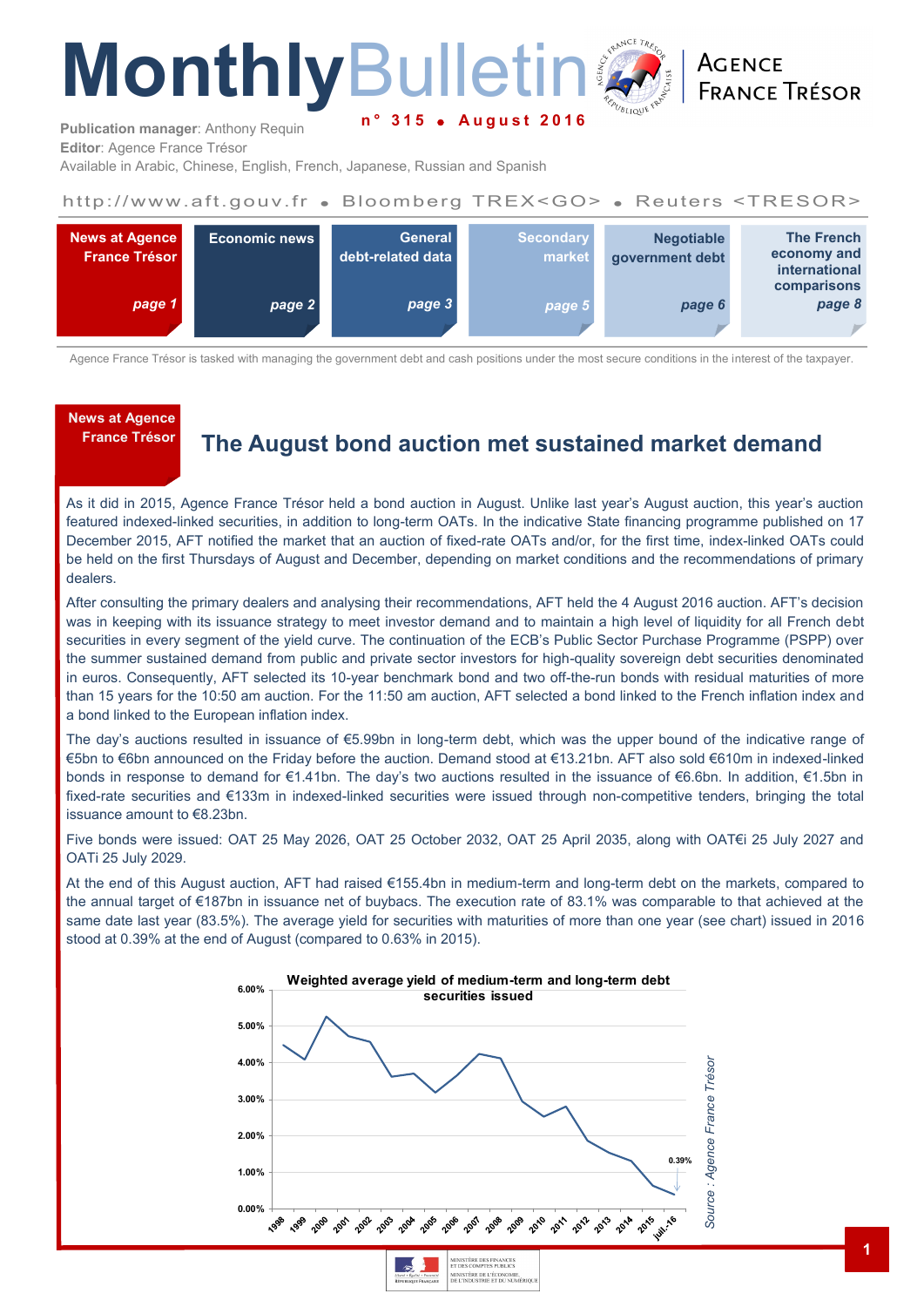# **Economic news A review of 10-year sovereign bond yield spreads in the euro area since the start of the ECB's asset purchase programme**

The 10-year euro-area sovereign bond vield spreads versus Germany provide a market measurement of the credit risk of each country in the euro area. It stands to reason that each euro-area country's spread and credit rating are closely correlated. Since the start of the ECB's asset purchase programme in 2015, there has been a significant overall drop in 10-year yields, while yield spreads have remained stable on the whole (see chart below). However, several distinct periods can be observed.

The first significant change occurred in March 2015 and affected only the "peripheral countries" of the euro area. These are the euro-area countries that were hit hardest by the so-called euro-area sovereign debt crisis because of their domestic economic woes. The peripheral countries in the sample of countries shown in the chart below are Italy and Spain. During this period, which saw the first asset purchases under the ECB's programme, Italy's and Spain's yield spreads versus Germany narrowed by approximately 20 basis points. This was in line with the general trend towards smaller yield spreads since 2014, in response to the ECB's monetary policy at the time. The narrowing trend turned out to be temporary and was obliterated in the following months, when all euro-area sovereign yields soared. The French 10-year yield rose by 96 basis points between 15 April and 10 June 2015. Over the period as a whole, the "core" countries' yield spreads remained stable overall.

The volatility of sovereign spreads saw a more widespread resurgence in July 2015, when the success of the negotiations on a new rescue plan for Greece looked uncertain. At the time, all of the spreads widened, with France's spread increasing by 15 basis points between 20 June and 7 July 2015. The second half of 2015 was calmer after that, as core countries' spreads shrank and then stabilised and the peripheral countries' spreads continued to narrow gradually.

At the beginning of 2016, as doubts grew about the strength of world growth and tensions roiled all financial markets, volatility rose and spreads all across the euro area started to widen again. However, this period was short-lived and the spreads rapidly shrank once again.

At the end of June 2016, there was a last flutter of volatility and widening euro-area spreads after the British referendum on leaving the European Union. After that, the spreads rapidly shrank to new lows in both the core countries and the peripheral countries. This can be explained by a rapid sharpening of the overall appetite for risk, expectations of easing measures by central banks and the support that the ECB's Public Sector Purchase Programme (PSPP) provided for sovereign bonds, as issuance volumes declined during the summer months.

On the whole, changes in euro-area sovereign yield spreads have been limited since 2015 and the start of the PSPP. In the case of France, the 10-year yield spread versus Germany stood at 24 basis points on 5 August 2016, which was 9 basis points less than on 1 January 2015 and followed fluctuations between 23 basis points on 23 January 2015 and 44 basis points in early February 2016.

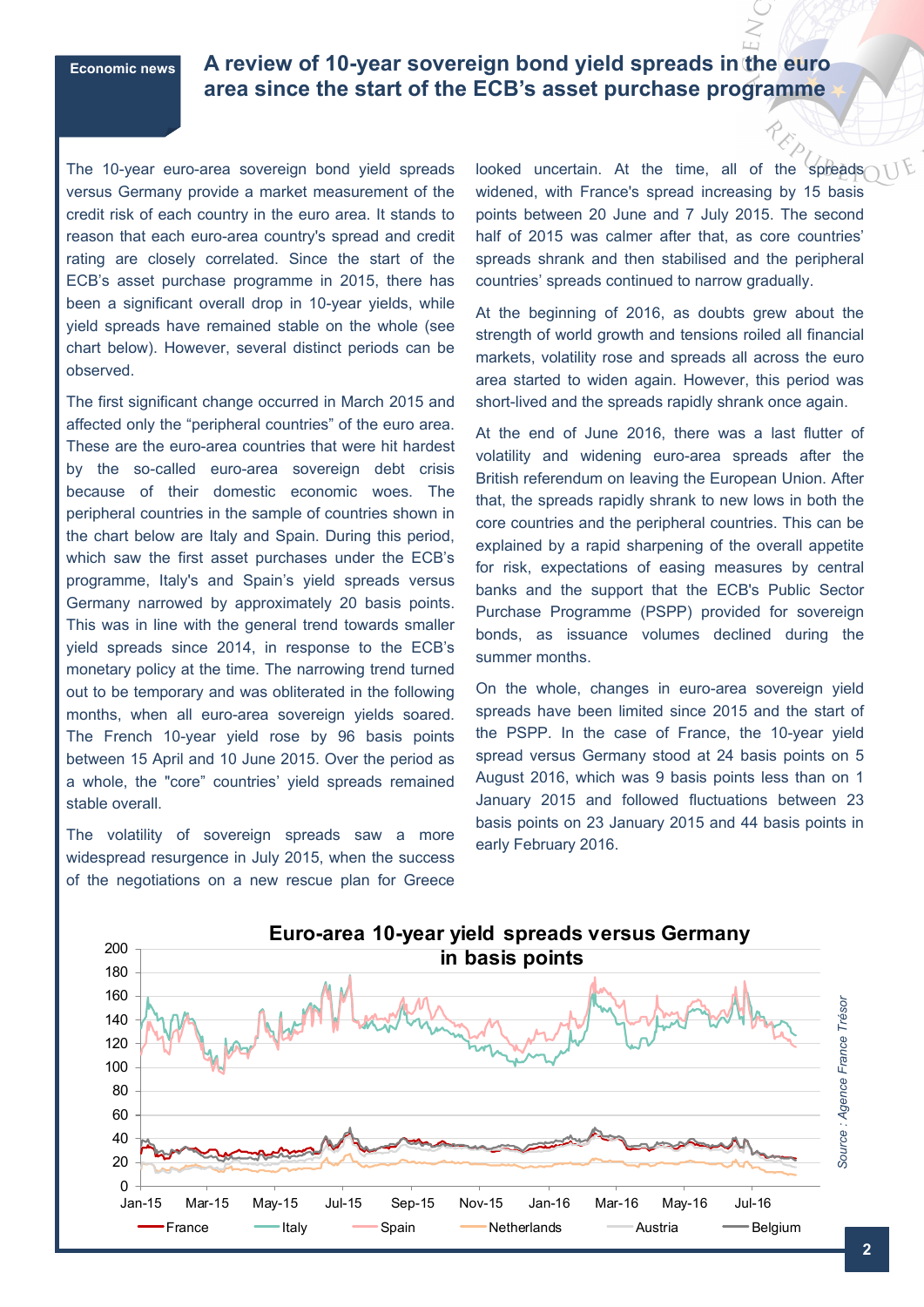

#### **Indicative auction schedule**

|                |                 | Short-term  |    |    |    |       | Medium-term | Long-term | Index-linked |
|----------------|-----------------|-------------|----|----|----|-------|-------------|-----------|--------------|
| September 2016 | auction date    | $\mathbf b$ | 12 | 19 | 26 |       | 15          |           | 15           |
|                | settlement date |             | 14 | 21 | 28 |       | 19          |           | 19           |
| October 2016   | auction date    |             | 10 | 17 | 24 | 31    | 20          |           | 20           |
|                | settlement date |             | 12 | 19 | 26 | 03/11 | 24          | 10        | 24           |

*Source: Agence France Trésor*



#### **Medium- and long-term: securities issued during the year and total issuance at 31 July 2016**



*Source: Agence France Trésor*



#### **Medium- and long-term: provisional maturity schedule at 31 July 2016**

| In $\epsilon$ billion        |        |                   |  |  |  |  |  |
|------------------------------|--------|-------------------|--|--|--|--|--|
| <b>Month</b>                 | Coupon | <b>Redemption</b> |  |  |  |  |  |
| Aug-16                       |        |                   |  |  |  |  |  |
| Sep-16                       |        |                   |  |  |  |  |  |
| Oct-16                       | 16.1   | 26.2              |  |  |  |  |  |
| <b>Nov-16</b>                | 1.2    | 11.4              |  |  |  |  |  |
| Dec-16                       |        |                   |  |  |  |  |  |
| $Jan-17$                     |        |                   |  |  |  |  |  |
| Feb-17                       | 0.4    | 22.2              |  |  |  |  |  |
| Mar-17                       | 0.0    |                   |  |  |  |  |  |
| Apr-17                       | 15.1   | 29.1              |  |  |  |  |  |
| May-17                       | 4.0    |                   |  |  |  |  |  |
| <b>Jun-17</b>                |        |                   |  |  |  |  |  |
| <b>Jul-17</b>                | 3.1    | 40.9              |  |  |  |  |  |
| Source: Agence France Trésor |        |                   |  |  |  |  |  |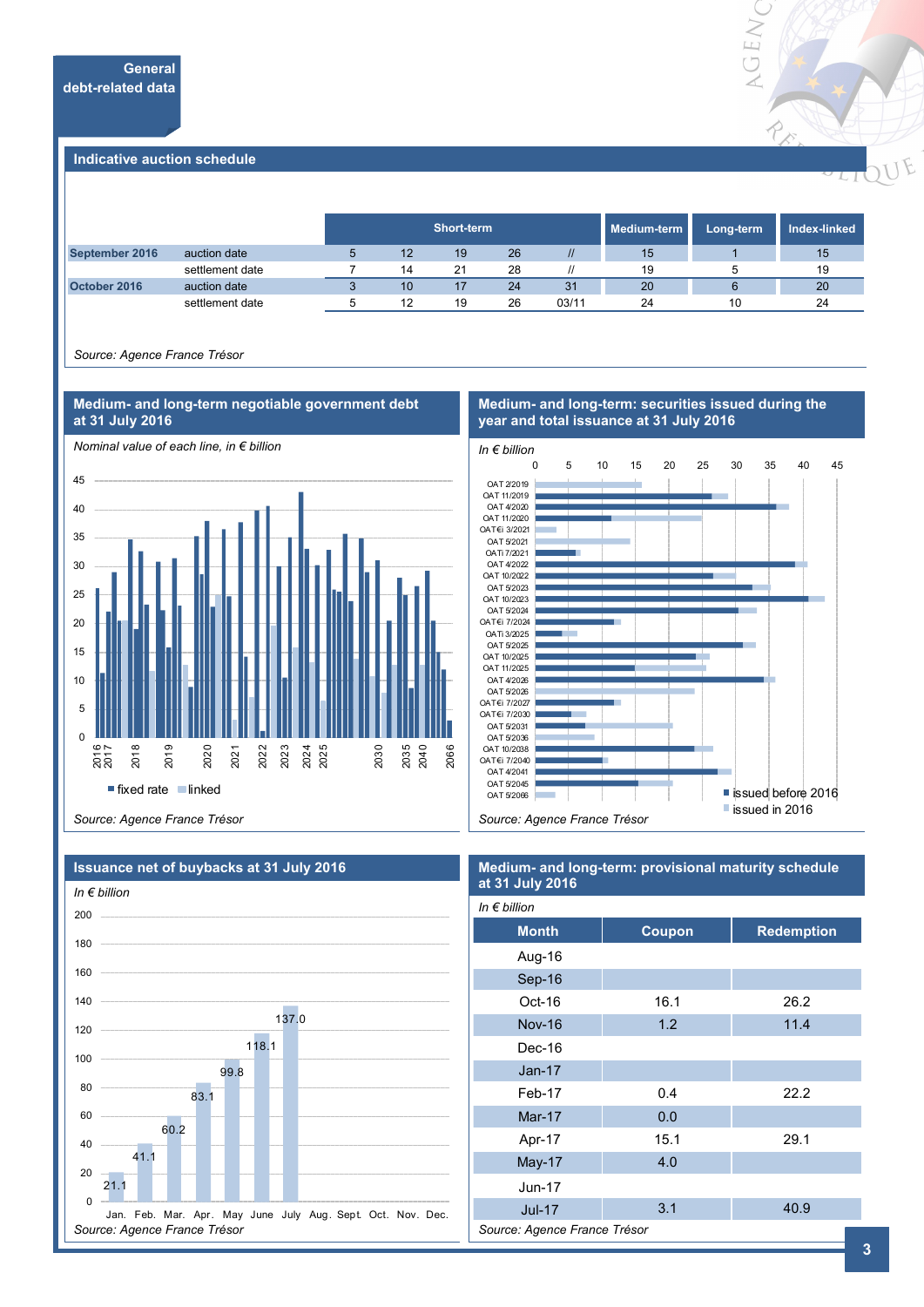#### **Non-resident holders of negotiable government debt in first quarter of 2016**

#### **Negotiable government debt by group of holders in first quarter of 2016**

**GENC** 





*(\*) figures revised quarterly (\*\*) figures revised annually* 

*Source: Banque de France*

#### **Negotiable government debt at 31 July 2016**

*In euros*

| Total medium- and long-term debt | 1,473,906,997,286    |
|----------------------------------|----------------------|
| Total stripping activity         | 60,802,289,100       |
| Average maturity                 | 8 years and 33 days  |
| Total short-term debt            | 150,346,000,000      |
| Average maturity                 | 108 days             |
| <b>TOTAL OUTSTANDING</b>         | 1,624,252,997,286    |
| <b>Average maturity</b>          | 7 years and 134 days |

*Source: Banque de France*

*Source: Agence France Trésor*

**Negotiable government debt and interest rate swaps at 31 July 2016**

*In € billion*

|                                               | <b>End 2013</b> | <b>End 2014</b> | <b>End 2015</b> | End June 2016 | End July 2016 |
|-----------------------------------------------|-----------------|-----------------|-----------------|---------------|---------------|
| <b>Negotiable government debt outstanding</b> | 1,457           | 1,528           | 1,576           | 1,639         | 1,624         |
| of which index-linked securities              | 174             | 189             | 190             | 197           | 191           |
| Medium- and long-term                         | 1,283           | 1,352           | 1,424           | 1,486         | 1,474         |
| short-term                                    | 174             | 175             | 153             | 153           | 150           |
| <b>Swaps outstanding</b>                      | $\overline{7}$  | $6\phantom{1}$  | 6               | 6             | 6             |
| Average maturity of the negotiable debt       |                 |                 |                 |               |               |
| before swaps                                  | 7 years         | 6 years         | 7 years         | 7 years       | 7 years       |
|                                               | 5 days          | 363 days        | 47 days         | 81 days       | 134 days      |
| after swaps                                   | 7 years         | 6 years         | 7 years         | 7 years       | 7 years       |
|                                               | 2 days          | 362 days        | 47 days         | 81 days       | 134 days      |
| Source: Agence France Trésor                  |                 |                 |                 |               |               |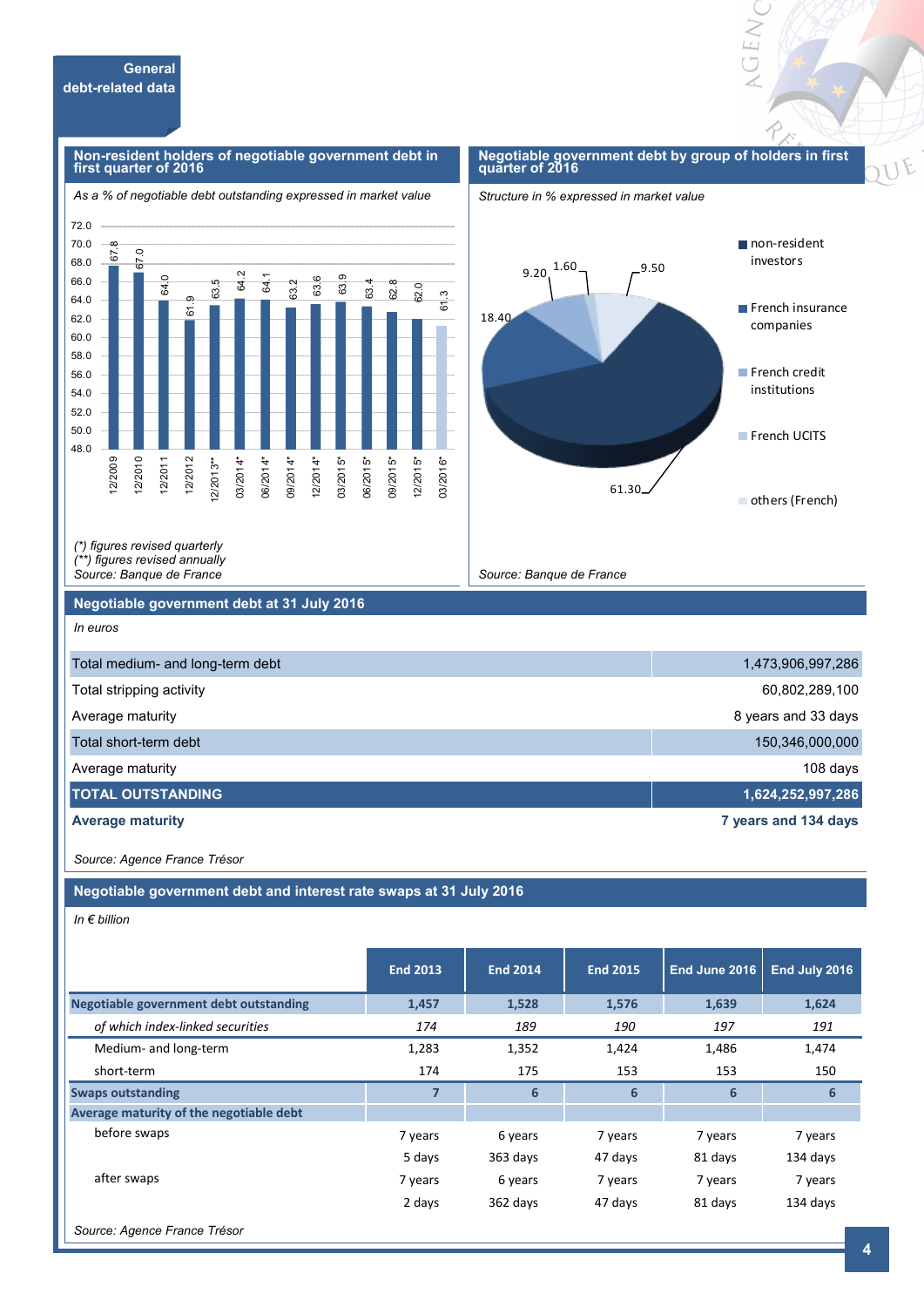**Secondary market** 





**Average daily volume of medium- and long-term** 

VGEN

*Source: reporting by primary dealers in government securities, excluding flows arising from the Eurosystem public sector purchase programme.* 

**Total stripping and reconstitution** 



*Source: Euroclear*





*Source: reporting by primary dealers in government securities*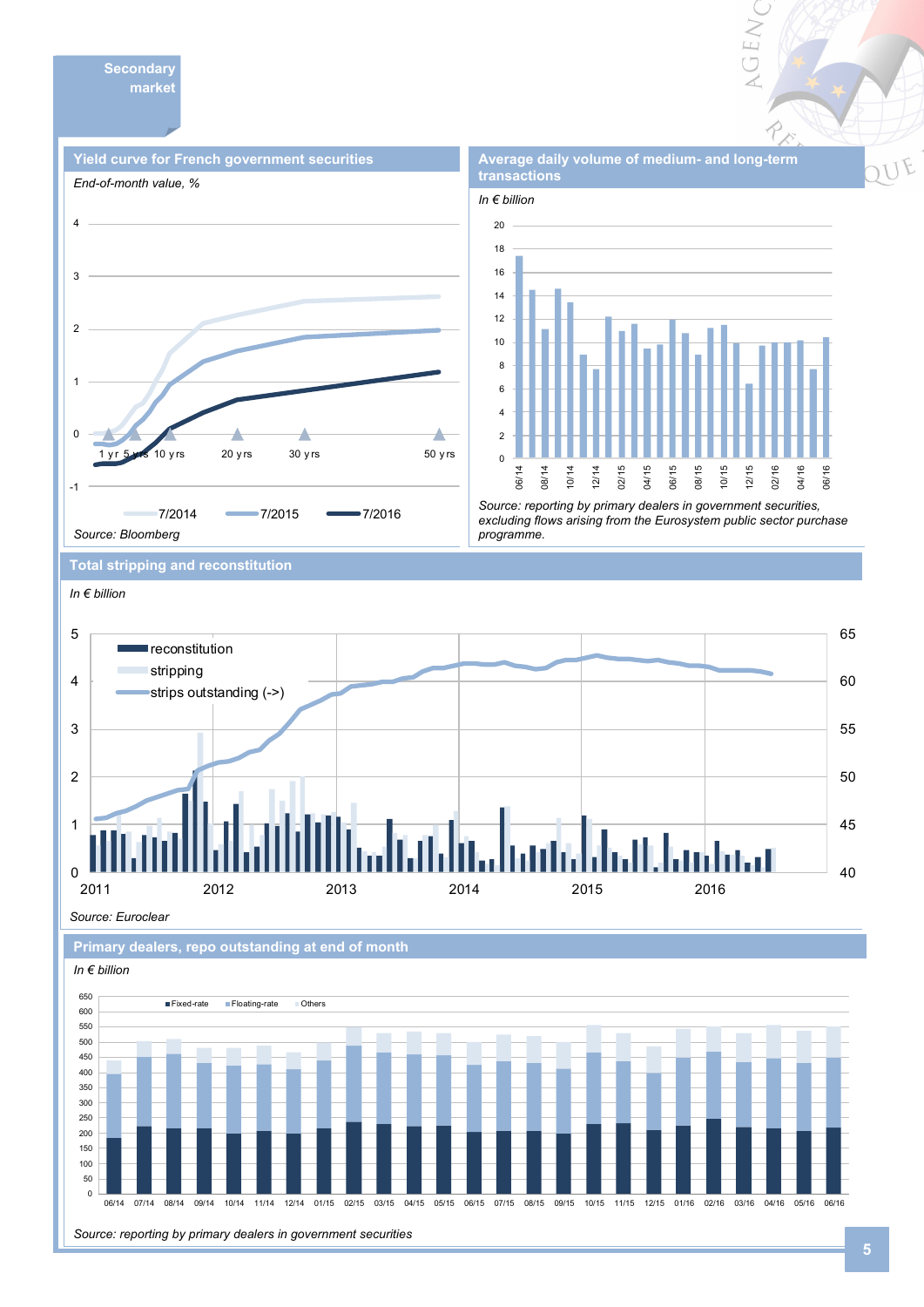

## **Short-term debt at 31 July 2016**

|            | <b>Maturity</b>   | Outstanding (€) |
|------------|-------------------|-----------------|
| <b>BTF</b> | 03 August 2016    | 6,538,000,000   |
| <b>BTF</b> | 10 August 2016    | 7,743,000,000   |
| <b>BTF</b> | 18 August 2016    | 5,862,000,000   |
| <b>BTF</b> | 24 August 2016    | 6,895,000,000   |
| <b>BTF</b> | 31 August 2016    | 6,504,000,000   |
| <b>BTF</b> | 07 September 2016 | 7,040,000,000   |
| <b>BTF</b> | 14 September 2016 | 5,555,000,000   |
| <b>BTF</b> | 21 September 2016 | 7,940,000,000   |
| <b>BTF</b> | 28 September 2016 | 5,828,000,000   |
| <b>BTF</b> | 05 October 2016   | 7,311,000,000   |
| <b>BTF</b> | 12 October 2016   | 8,049,000,000   |
| <b>BTF</b> | 19 October 2016   | 7,190,000,000   |
| <b>BTF</b> | 26 October 2016   | 5,209,000,000   |
| <b>BTF</b> | 09 November 2016  | 7,161,000,000   |
| <b>BTF</b> | 23 November 2016  | 6,382,000,000   |
| <b>BTF</b> | 07 December 2016  | 3,590,000,000   |
| <b>BTF</b> | 21 December 2016  | 3,363,000,000   |
| <b>BTF</b> | 04 January 2017   | 7,090,000,000   |
| <b>BTF</b> | 01 February 2017  | 6,746,000,000   |
| <b>BTF</b> | 01 March 2017     | 6,366,000,000   |
| <b>BTF</b> | 29 March 2017     | 6,135,000,000   |
| <b>BTF</b> | 26 April 2017     | 5,030,000,000   |
| <b>BTF</b> | 24 May 2017       | 4,972,000,000   |
| <b>BTF</b> | 21 June 2017      | 4,571,000,000   |
| <b>BTF</b> | 19 July 2017      | 1,276,000,000   |
|            |                   |                 |

### **Medium- and long-term debt (maturing 2016–2019) at 31 July 2016**

| <b>ISIN Code</b> | <b>Bond</b>                     | Outstanding (€)    | Ind. Coeff. | <b>Face value</b> | Stripped (€)  |
|------------------|---------------------------------|--------------------|-------------|-------------------|---------------|
|                  | <b>Maturity 2016</b>            | 37,607,000,000     |             |                   |               |
| FR0000187361     | OAT 5% 25 October 2016          | 26,204,000,000     |             |                   | 215,517,000   |
| FR0011857218     | OAT 0.25% 25 November 2016      | 11.403.000.000     |             |                   | 0             |
|                  | <b>Maturity 2017</b>            | 126,715,350,650    |             |                   |               |
| FR0120473253     | BTAN 1.75% 25 February 2017     | 22,150,000,000     |             |                   |               |
| FR0010415331     | OAT 3.75% 25 April 2017         | 29,051,000,000     |             |                   | 0             |
| FR0120746609     | BTAN 1% 25 July 2017            | 20,418,000,000     |             |                   |               |
| FR0010235176     | OATi 1% 25 July 2017            | 20,321,350,650 (1) | 1.13877     | 17,845,000,000    | 0             |
| FR0010517417     | OAT 4.25% 25 October 2017       | 34,775,000,000     |             |                   | 0             |
|                  | <b>Maturity 2018</b>            | 140,238,011,610    |             |                   |               |
| FR0012634558     | OAT 0% 25 February 2018         | 19,107,000,000     |             |                   | 0             |
| FR0010604983     | OAT 4% 25 April 2018            | 32,769,000,000     |             |                   | 0             |
| FR0011394345     | OAT 1% 25 May 2018              | 23,412,000,000     |             |                   | 0             |
| FR0011237643     | OAT€i 0.25% 25 July 2018        | 11,738,011,610 (1) | 1.04273     | 11,257,000,000    | 0             |
| FR0010670737     | OAT 4.25% 25 October 2018       | 30,947,000,000     |             |                   | 0             |
| FR0011523257     | OAT 1% 25 November 2018         | 22,265,000,000     |             |                   | 0             |
|                  | <b>Maturity 2019</b>            | 156,058,577,846    |             |                   |               |
| FR0013101466     | OAT 0% 25 février 2019          | 15,880,000,000     |             |                   | 0             |
| FR0000189151     | OAT 4.25% 25 April 2019         | 31,478,000,000     |             |                   | 0             |
| FR0011708080     | OAT 1% 25 May 2019              | 23,095,000,000     |             |                   | 0             |
| FR0010850032     | OATi 1.3% 25 July 2019          | 12,581,288,400 (1) | 1.07166     | 11,740,000,000    | <sup>0</sup>  |
| FR0000570921     | OAT 8.5% 25 October 2019        | 8,844,392,893      |             |                   | 5,465,385,100 |
| FR0010776161     | OAT 3.75% 25 October 2019       | 35,410,000,000     |             |                   | 0             |
| FR0011993179     | OAT 0.5% 25 November 2019       | 28,737,000,000     |             |                   | 0             |
| FR0000570954     | OAT cap. 9.82% 31 December 2019 | 32,896,553 (2)     |             | 6,692,154         |               |
|                  |                                 |                    |             |                   |               |

*(1) face value x indexation coefficient (face value if coefficient < 1)*

*(2) Including coupons capitalised at 31 December 2015; not open to subscription*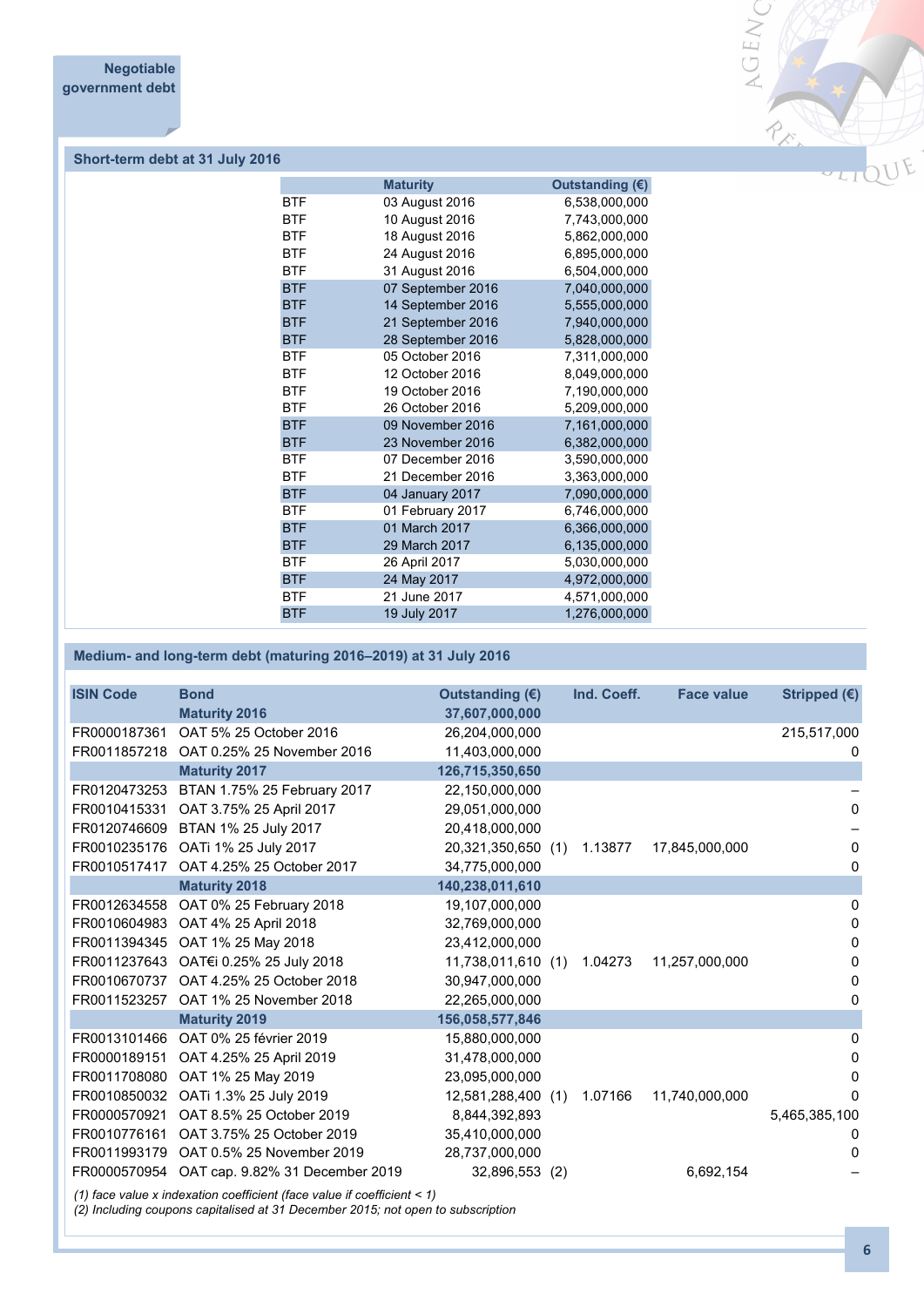#### **Medium- and long-term debt (maturing in 2020 and beyond) at 31 July 2016**

| <b>ISIN Code</b> | <b>Bond</b><br><b>Maturity 2020</b>                                                                                                                                                                                                                                                                                       | Outstanding $(E)$<br>147,088,878,800                                                                                                            |     | Ind. Coeff.        | <b>Face value</b>                | Stripped $(E)$                                                                                  |
|------------------|---------------------------------------------------------------------------------------------------------------------------------------------------------------------------------------------------------------------------------------------------------------------------------------------------------------------------|-------------------------------------------------------------------------------------------------------------------------------------------------|-----|--------------------|----------------------------------|-------------------------------------------------------------------------------------------------|
|                  | FR0010854182 OAT 3.5% 25 April 2020<br>FR0012557957 OAT 0% 25 May 2020<br>FR0010050559 OAT€i 2.25% 25 July 2020<br>FR0010949651 OAT 2.5% 25 October 2020<br>FR0012968337 OAT 0.25% 25 November 2020                                                                                                                       | 37,927,000,000<br>22,969,000,000<br>24,848,878,800 (1)<br>36,562,000,000<br>24,782,000,000                                                      |     | 1.22348            | 20,310,000,000                   | 0<br>$\pmb{0}$<br>0<br>0<br>0                                                                   |
|                  | <b>Maturity 2021</b><br>FR0013140035 OAT€i 0.1% 1 March 2021<br>FR0010192997 OAT 3.75% 25 April 2021                                                                                                                                                                                                                      | 101,967,407,300<br>3,144,342,300 (1)<br>37,837,000,000                                                                                          |     | 1.00298            | 3,135,000,000                    | 0<br>$\pmb{0}$                                                                                  |
|                  | FR0013157096 OAT 0% 25 May 2021<br>FR0011347046 OATi 0.1% 25 July 2021<br>FR0011059088 OAT 3.25% 25 October 2021                                                                                                                                                                                                          | 14,143,000,000<br>6,952,065,000 (1)<br>39,891,000,000                                                                                           |     | 1.01490            | 6,850,000,000                    | 0<br>0<br>0                                                                                     |
|                  | <b>Maturity 2022</b><br>FR0000571044 OAT 8.25% 25 April 2022<br>FR0011196856 OAT 3% 25 April 2022<br>FR0010899765 OAT€i 1.1% 25 July 2022<br>FR0011337880 OAT 2.25% 25 October 2022                                                                                                                                       | 91,411,237,550<br>1,243,939,990<br>40,615,000,000<br>19,500,297,560 (1)<br>30,052,000,000                                                       |     | 1.08764            | 17,929,000,000                   | 619,468,400<br>0<br>0<br>0                                                                      |
|                  | <b>Maturity 2023</b>                                                                                                                                                                                                                                                                                                      | 104,685,376,923                                                                                                                                 |     |                    |                                  |                                                                                                 |
|                  | FR0000571085 OAT 8.5% 25 April 2023<br>FR0011486067 OAT 1.75% 25 May 2023<br>FR0010585901 OATi 2.1% 25 July 2023<br>FR0010466938 OAT 4.25% 25 October 2023                                                                                                                                                                | 10,606,195,903<br>35,237,000,000<br>15,657,181,020 (1)<br>43,185,000,000                                                                        |     | 1.10394            | 14,183,000,000                   | 5,491,900,200<br>0<br>459,585,000                                                               |
|                  | <b>Maturity 2024</b><br>FR0011619436 OAT 2.25% 25 May 2024<br>FR0011427848 OAT€i 0.25% 25 July 2024<br>FR0011962398 OAT 1.75% 25 November 2024                                                                                                                                                                            | 76,497,833,170<br>33,135,000,000<br>13,127,833,170 (1)<br>30,235,000,000                                                                        |     | 1.01853            | 12,889,000,000                   | 10,000,000<br>46,000,000                                                                        |
|                  | <b>Maturity 2025</b>                                                                                                                                                                                                                                                                                                      | 90,752,815,798                                                                                                                                  |     |                    |                                  |                                                                                                 |
|                  | FR0012558310 OATi 0.1% 1 March 2025<br>FR0012517027 OAT 0.5% 25 May 2025<br>FR0000571150 OAT 6% 25 October 2025<br>FR0012938116 OAT 1% 25 November 2025                                                                                                                                                                   | 6,270,887,680 (1)<br>32,870,000,000<br>26,039,928,118<br>25,572,000,000                                                                         |     | 1.00624            | 6,232,000,000                    | 0<br>0<br>3,138,464,400<br>0                                                                    |
| FR0013131877     | <b>Maturity 2026</b><br>FR0010916924 OAT 3.5% 25 April 2026<br>OAT 0.5% 25 May 2026                                                                                                                                                                                                                                       | 59,685,000,000<br>35,814,000,000<br>23,871,000,000                                                                                              |     |                    |                                  | 159,313,000<br>0                                                                                |
|                  | <b>Maturity 2027</b><br>FR0011008705 OAT€i 1.85% 25 July 2027<br>FR0011317783 OAT 2.75% 25 October 2027<br><b>Maturity 2028</b>                                                                                                                                                                                           | 48,733,418,380<br>13,704,418,380 (1)<br>35,029,000,000<br>23,815,557                                                                            |     | 1.07183            | 12,786,000,000                   | 0<br>0                                                                                          |
|                  | FR0000571226 OAT zero coupon 28 March 2028                                                                                                                                                                                                                                                                                | 23,815,557 (3)                                                                                                                                  |     |                    | 46,232,603                       |                                                                                                 |
| FR0000571218     | <b>Maturity 2029</b><br>OAT 5.5% 25 April 2029<br>FR0000186413 OATi 3.4% 25 July 2029                                                                                                                                                                                                                                     | 39,750,298,182<br>29,091,880,458<br>10,658,417,724 (1)                                                                                          |     | 1.25850            | 8,469,144,000                    | 3,349,609,100<br>0                                                                              |
|                  | <b>Maturity 2030</b><br>FR0011883966 OAT 2.5% 25 May 2030<br>FR0011982776 OAT€i 0.7% 25 July 2030                                                                                                                                                                                                                         | 38,727,686,720<br>31,023,000,000<br>7,704,686,720 (1)                                                                                           |     | 1.00544            | 7,663,000,000                    | 0<br>0                                                                                          |
|                  | <b>Maturity 2031</b><br>FR0012993103 OAT 1.5% 25 May 2031<br>Maturity 2032 and later                                                                                                                                                                                                                                      | 20,581,000,000<br>20,581,000,000<br>193,383,288,800                                                                                             |     |                    |                                  | 0                                                                                               |
|                  | FR0000188799 OAT€i 3.15% 25 July 2032<br>FR0000187635 OAT 5.75% 25 October 2032<br>FR0010070060 OAT 4.75% 25 April 2035<br>FR0013154044 OAT 1.25% 25 May 2036<br>FR0010371401 OAT 4% 25 October 2038<br>FR0010447367 OAT€i 1.8% 25 July 2040<br>FR0010773192 OAT 4.5% 25 April 2041<br>FR0011461037 OAT 3.25% 25 May 2045 | 12,594,742,400<br>28,114,322,600<br>25,004,000,000<br>8,789,000,000<br>26,534,000,000<br>12,615,223,800 (1)<br>29,290,000,000<br>20,598,000,000 | (1) | 1.23964<br>1.14830 | 10,160,000,000<br>10,986,000,000 | 0<br>11,013,157,400<br>5,109,167,000<br>0<br>4,904,211,400<br>0<br>7,305,039,000<br>498,600,000 |
|                  | FR0010171975 OAT 4% 25 April 2055<br>FR0010870956 OAT 4% 25 April 2060<br>FR0013154028 OAT 1.75% 25 May 2066<br>(1) face value x indexation coefficient (face value if coefficient < 1)                                                                                                                                   | 14,926,000,000<br>11,918,000,000<br>3,000,000,000                                                                                               |     |                    |                                  | 7,274,588,000<br>5,700,284,100<br>42,000,000                                                    |

*(3) Revised on 28 March 2016; not open to subscription*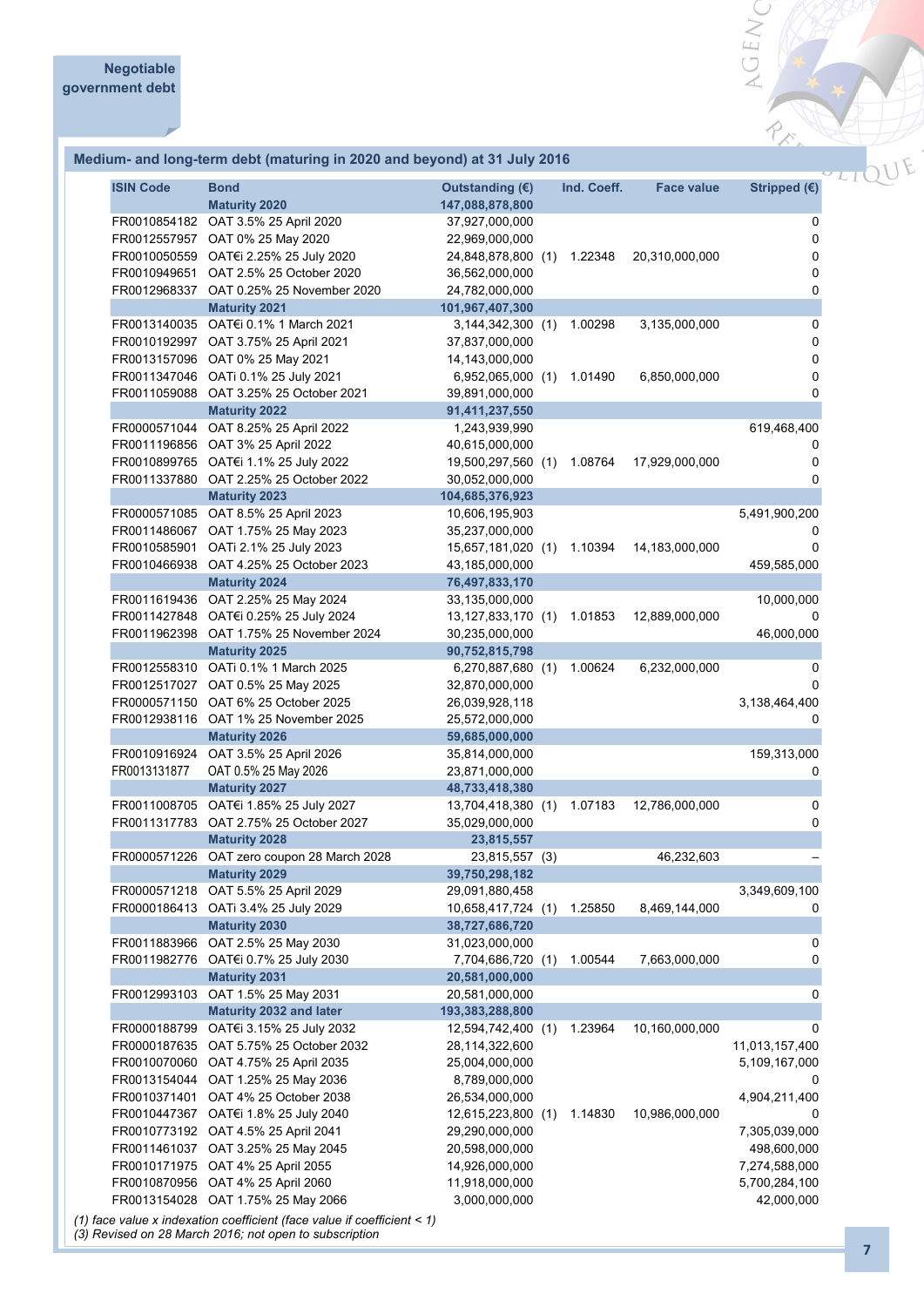#### **Most recent economic indicators**

| Industrial output, year-on-year        | 0.4%              | Jun. 2016        |
|----------------------------------------|-------------------|------------------|
| Household consumption*,                | 1.0%              |                  |
| year-on-year                           |                   | Jul. 2016        |
| Unemployment rate (ILO)                | 9.9%              | Jun. 2016        |
| Consumer prices,                       |                   |                  |
| year-on-year                           |                   |                  |
| all items                              | 0.2%              | <b>Jul. 2016</b> |
| all items excluding tobacco            | 0.2%              | Jul. 2016        |
| Trade balance, fob-fob, sa (€bn)       | $-\epsilon$ 3.4bn | Jun. 2016        |
| $\mathbf{u}$<br>$\blacksquare$         | $-\epsilon$ 2.7bn | May. 2016        |
| Current account balance, sa (€bn)      | $-60.6$ bn        | Jun. 2016        |
| $\mathbf{u}$<br>$\blacksquare$         | $-60.3$ bn        | May. 2016        |
| 10-year constant maturity rate (TEC10) | 0.18%             | 30 Aug. 2016     |
| 3-month interest rate (Euribor)        | $-0.30%$          | 29 Aug. 2016     |
| EUR / USD                              | 1.1168            | 30 Aug. 2016     |
| EUR / JPY                              | 114.27            | 30 Aug. 2016     |
|                                        |                   |                  |

#### **Monthly government budget position**

*In € billion*

|                                                |          |          |          | <b>June level</b> |          |
|------------------------------------------------|----------|----------|----------|-------------------|----------|
|                                                | 2014     | 2015     | 2014     | 2015              | 2016     |
| General budget<br>balance                      | $-85.71$ | $-72.15$ | $-42.78$ | $-41.42$          | $-38.79$ |
| revenue                                        | 291.95   | 299.66   | 151.57   | 152.43            | 155.10   |
| expenditure                                    | 377.66   | 371.80   | 194.35   | 193.85            | 193.90   |
| Balance of special<br><b>Treasury accounts</b> | 0.16     | 1.62     | $-16.62$ | $-17.08$          | $-23.00$ |
| <b>General budget</b><br>outturn               | $-85.56$ | $-70.52$ | $-59.41$ | $-58.49$          | $-61.80$ |

VGEW

RECTION

*\* manufactured products Sources: Insee, Minefi, Banque de France*

**Public finances: deficit and debt**

### *Source: Minefi*



debt (right-hand scale) debt excluding impact of European guarantees debt (right-hand scale) debt including impact of European guarantees

*Source: Eurostat, Insee*

#### **General government debt in 2015**